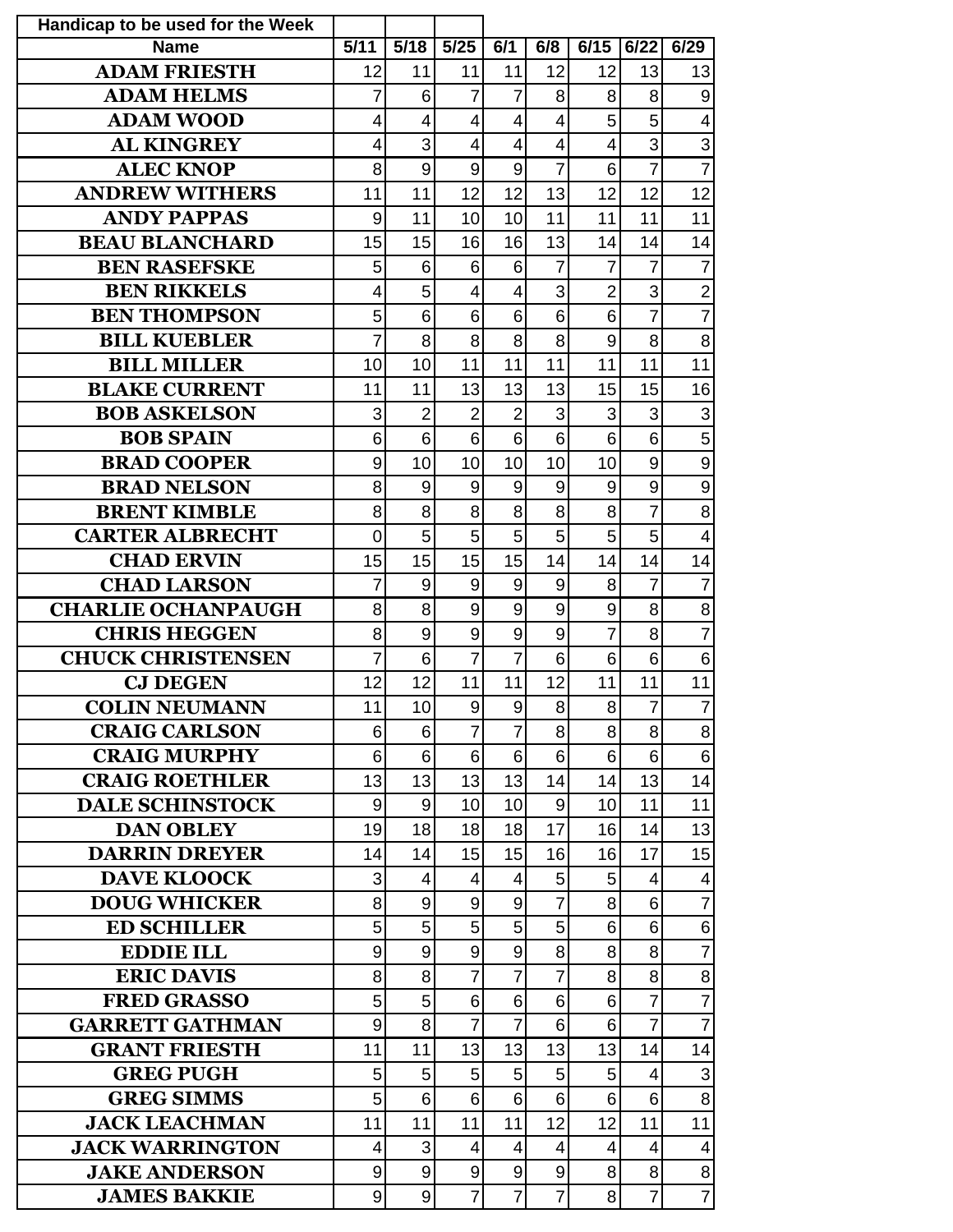| <b>Name</b>                                  | 5/11           | 5/18                         | $5/25$           | 6/1              | 6/8              | 6/15                | 6/22                | 6/29                |
|----------------------------------------------|----------------|------------------------------|------------------|------------------|------------------|---------------------|---------------------|---------------------|
| <b>JAMES THAYER</b>                          | 9              | 9                            | 9                | 9                | 8                | 9                   | 9                   | 9                   |
| <b>JASON PLOURDE</b>                         | 9              | 9                            | 9                | 9                | 9                | 8                   | 7                   | $\overline{7}$      |
| <b>JASON PRINGLE</b>                         | 7              | $\overline{7}$               | 5                | 5                | 5                | 5                   | 5                   | 5                   |
| <b>JASON SPARKS</b>                          | 5              | 5                            | 5                | 5                | 4                | 3                   | 3                   | 3                   |
| <b>JEFF DIELEMAN</b>                         | 5              | 4                            | 3                | 3                | $\overline{2}$   | $\overline{2}$      | 3                   | 3                   |
| <b>JEFF GREIM</b>                            | 5              | 5                            | 5                | 5                | 5                | 5                   | 5                   | 5                   |
| <b>JEFF HARROLD</b>                          | 6              | 5                            | 5                | 5                | 5                | 5                   | 5                   | 5                   |
| <b>JEFF HOHENSEE</b>                         | 8              | 9                            | 9                | 9                | 9                | 10                  | 10                  | 10                  |
| <b>JEFF MCLAUGHLIN</b>                       | 12             | 11                           | 12               | 12               | 11               | 10                  | 10                  | 9                   |
| <b>JIM GRIFFIN</b>                           | 10             | 11                           | 11               | 11               | 10               | 9                   | 8                   | $\overline{7}$      |
| <b>JIM PEDE</b>                              | 11             | 11                           | 11               | 11               | 10               | 10                  | 9                   | 9                   |
| <b>JOE ALBRECHT</b>                          | 6              | 6                            | 5                | 5                | 5                | 5                   | 6                   | 5                   |
| <b>JOE CHMELKA</b>                           | 11             | 10                           | 11               | 11               | 11               | 11                  | 11                  | 11                  |
| <b>JOE LANG</b>                              | 12             | 12                           | 12               | 12               | 12               | 11                  | 10                  | 9                   |
| <b>JOE MURPHY</b>                            | 11             | 10                           | 9                | 9                | 9                | 9                   | 7                   | $\overline{7}$      |
| <b>JOEL ETIENNE</b>                          | $\overline{2}$ | 3                            | 3                | 3                | 3                | $\overline{2}$      | $\overline{2}$      | $\overline{2}$      |
| <b>JOHN DEHMER</b>                           | $\overline{7}$ | $\overline{7}$               | 6                | 6                | $6\phantom{1}$   | 6                   | 6                   | 6                   |
| <b>JOHN DUNN</b>                             | 11             | 11                           | 10               | 10               | 10               | 10                  | 10                  | 10                  |
| <b>JOHN PHILLIPS</b>                         | 7              | $\overline{7}$               | $\overline{7}$   | $\overline{7}$   | $\overline{7}$   | $\overline{7}$      | 7                   | $\overline{7}$      |
| <b>JOHN STRAWN</b>                           | 6              | $\overline{7}$               | 7                | 7                | $\overline{7}$   | $\overline{7}$      | $\overline{7}$      | $\overline{7}$      |
| <b>JOHN TEMPLE</b>                           | 6              | 6                            | 6                | 6                | 5                | 6                   | 6                   | 6                   |
| <b>JOSH MORRISSEY</b>                        | 9              | 9                            | 9                | $\boldsymbol{9}$ | 9                | 9                   | 8                   | $\overline{7}$      |
| <b>JUSTIN LEONARD</b>                        | 3              | 3                            | 3                | 3                | 3                | $\overline{2}$      | 1                   | $\overline{2}$      |
| <b>KENT COFFMAN</b>                          | 13             | 12                           | 13               | 13               | 11               | 11                  | 10                  | 10                  |
| <b>KENT DEAL</b>                             | 11             | 12                           | 12               | 12               | 11               | 11                  | 11                  | 10                  |
| <b>KETH MALONE</b>                           | 2              | 3                            | $\overline{2}$   | $\overline{2}$   | $\overline{2}$   | $\overline{2}$      | 1                   | 1                   |
| <b>KORY HIRTH</b>                            | 8              | 9                            | 9                | 9                | $\boldsymbol{9}$ | 9                   | 9                   | 9                   |
| <b>KURT PAULSEN</b>                          | $6\vert$       | $6\vert$                     | $6 \overline{6}$ | $6\overline{6}$  | 6 <sup>1</sup>   | $6\phantom{a}$      | $6\phantom{a}$      | $6\phantom{a}$      |
| <b>KYLE BRUNER</b>                           | 5              | 6                            | $\overline{7}$   | $\overline{7}$   | $\overline{7}$   | $\overline{7}$      | 6                   | $6\phantom{1}6$     |
| <b>KYLE DOYLE</b>                            | 16             | 18                           | 18               | 18               | 17               | 17                  | 16                  | 16                  |
| <b>KYLE REED</b>                             | 4              | 4                            | 5                | 5                | 5                | 5                   | 6                   | $6\phantom{1}6$     |
| <b>LOREN KLEIN</b>                           | 8              | $\mathsf 9$                  | 9                | 9                | 10               | 10                  | 10                  | 10                  |
| <b>LYLE ZNANIECKI</b>                        | 9              | 10                           | 9                | 9                | 11               | 9                   | 8                   | 8                   |
| <b>MARK CAMPBELL</b>                         | 5              | 6                            | 6                | 6                | 6                | 6                   | 6                   | 5                   |
| <b>MARK LOUIS</b>                            | 3              | 3                            | 5                | 5                | 6                | 6 <sup>1</sup>      | $\overline{7}$      | 8                   |
| <b>MARVIN REINTS</b>                         | 8              | 8                            | 9                | 9                | 8                | 9                   | 8                   | 8                   |
| <b>MATT BURNS</b>                            | 8              | 8                            | 8                | 8                | 10               | 10                  | $9\,$               | 8                   |
| <b>MICHAEL CUESTA</b>                        | 12             | 12                           | 12               | 12               | 12               | 12                  | 12                  | 12                  |
| <b>MIK STAVIG</b>                            | 3              | 3                            | 4<br>5           | $\overline{4}$   | 3                | $\overline{2}$<br>5 | $\overline{2}$<br>6 | $\overline{2}$      |
| <b>MIKE GUESSFORD</b><br><b>MIKE HIGGINS</b> | 5<br>5         | 5<br>$\overline{\mathbf{4}}$ | 6                | 5<br>6           | 6<br>5           | 5                   | 4                   | 6<br>$\overline{4}$ |
| <b>MIKE REMER</b>                            | 15             | 16                           | 17               | 17               | 16               | 16                  | 14                  | 14                  |
| <b>NATE LOSSNER</b>                          | 7              | $\overline{7}$               | $\overline{7}$   | $\overline{7}$   | $\overline{7}$   | 8                   | 8                   | $\overline{7}$      |
| <b>NATHAN SCHMITZ</b>                        | 9              | $\mathsf 9$                  | 10               | 10               | $\overline{7}$   | $\overline{7}$      | 6                   | $\,6$               |
| <b>PAGE SMITH</b>                            | 5              | 5                            | 3                | 3                | 3                | 5                   | 5                   | 5                   |
| <b>PATRICK McBRIDE</b>                       | 9              | 11                           | 12               | 12               | 12               | 12                  | 12                  | 12                  |
| <b>PAUL BENSCHOTER</b>                       | 13             | 13                           | 12               | 12               | 11               | 11                  | 12                  | 13                  |
| <b>PAUL HRONICH</b>                          | 3              | 3                            | 4                | $\overline{4}$   | $\sqrt{5}$       | 5                   | $\mathbf 5$         | $\mathbf 5$         |
|                                              |                |                              |                  |                  |                  |                     |                     |                     |